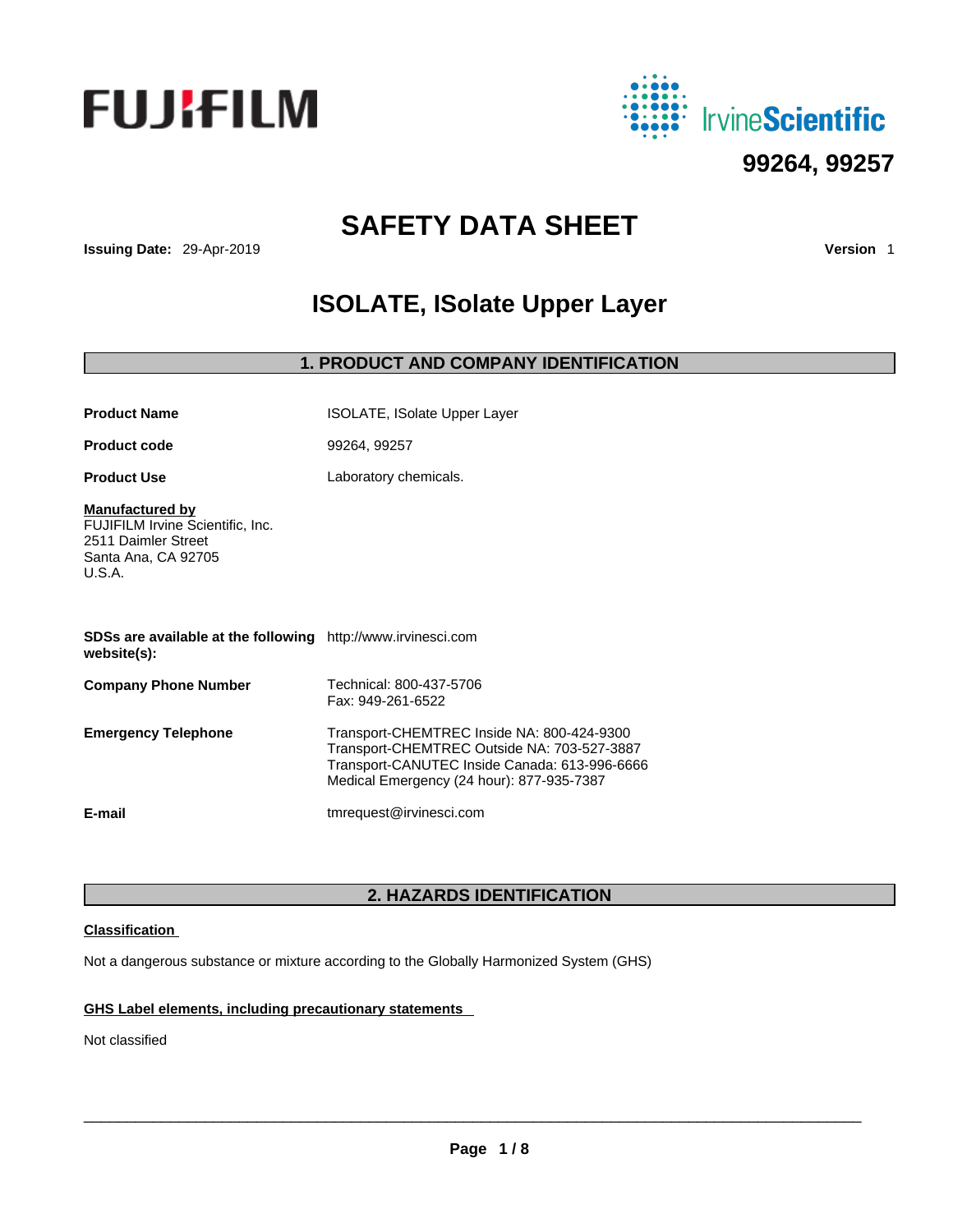### **Precautionary Statements**

**Prevention** Not applicable

**Response** Not applicable

**Storage** Not applicable

**Disposal** Not applicable

# **Hazards not otherwise classified (HNOC)**

Not classified

# **3. COMPOSITION/INFORMATION ON INGREDIENTS**

The product contains no substances which at their given concentration, are considered to be hazardous to health.

# **4. FIRST AID MEASURES**

# **First aid measures for different exposure routes**

| <b>General advice</b> | Immediate medical attention is not required.                                                             |
|-----------------------|----------------------------------------------------------------------------------------------------------|
| Eye contact           | Rinse thoroughly with plenty of water for at least 15 minutes and consult a physician.                   |
| <b>Skin contact</b>   | Wash off immediately with plenty of water. Get medical attention if irritation develops and<br>persists. |
| <b>Inhalation</b>     | Move to fresh air. If symptoms persist, call a physician.                                                |
| Ingestion             | If swallowed, do not induce vomiting - seek medical advice.                                              |
|                       |                                                                                                          |

**Most important symptoms/effects, acute and delayed**

None known.

# **Indication of immediate medical attention and special treatment needed, if necessary**

Treat symptomatically.

# **5. FIRE-FIGHTING MEASURES**

# **Suitable Extinguishing Media**

Dry chemical, CO 2, water spray or alcohol-resistant foam.

# **Unsuitable Extinguishing Media**

None known.

# **Specific hazards arising from the chemical**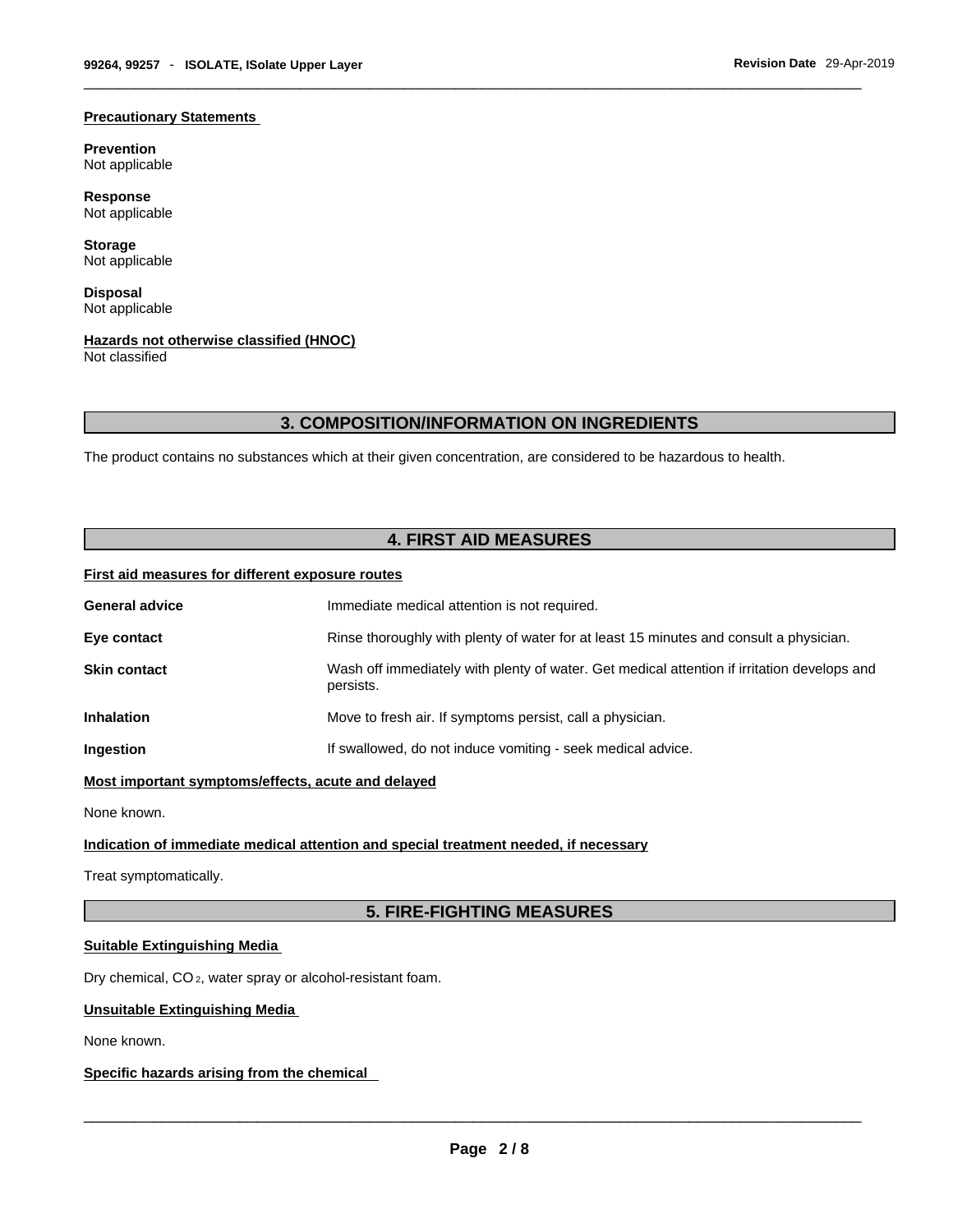None known.

# **Hazardous Combustion Products**

Carbon oxides. Sodium oxides. Hydrogen chloride.

# **Explosion Data**

**Sensitivity to Mechanical Impact** none

**Sensitivity to Static Discharge** none

### **Protective Equipment and Precautions for Firefighters**

As in any fire, wear self-contained breathing apparatus pressure-demand, MSHA/NIOSH (approved or equivalent) and full protective gear.

# **6. ACCIDENTAL RELEASE MEASURES**

### **Personal precautions, protective equipment and emergency procedures**

Use personal protective equipment. Avoid contact with the skin and the eyes.

#### **Environmental precautions**

Prevent product from entering drains.

### **Methods and materials for containment and cleaning up**

**Methods for Containment** Prevent further leakage or spillage if safe to do so. **Methods for cleaning up** Use personal protective equipment. Soak up with inert absorbent material. Pick up and transfer to properly labeled containers. Clean contaminated surface thoroughly. After cleaning, flush away traces with water.

# **7. HANDLING AND STORAGE**

#### **Precautions for safe handling**

Wear personal protective equipment. Avoid contact with skin, eyes or clothing. Avoid breathing vapors or mists. Ensure adequate ventilation.

# **Conditions for safe storage, including any incompatibilities**

Keep container tightly closed in a dry and well-ventilated place. Keep at temperatures between 2 and 8 °C (35 and 46 °F).

# **8. EXPOSURE CONTROLS/PERSONAL PROTECTION**

| <b>Control parameters</b>   |                                                                                                                                                  |
|-----------------------------|--------------------------------------------------------------------------------------------------------------------------------------------------|
| <b>Exposure Guidelines</b>  | This product does not contain any hazardous materials with occupational exposure limits<br>established by the region specific regulatory bodies. |
| <b>Exposure controls</b>    |                                                                                                                                                  |
| <b>Engineering Measures</b> | <b>Ventilation systems</b>                                                                                                                       |
|                             | Individual protection measures, such as personal protective equipment                                                                            |
| <b>Eye/Face Protection</b>  | If splashes are likely to occur, wear safety glasses with side-shields.                                                                          |
| Skin and body protection    | Wear protective gloves/clothing.                                                                                                                 |
|                             |                                                                                                                                                  |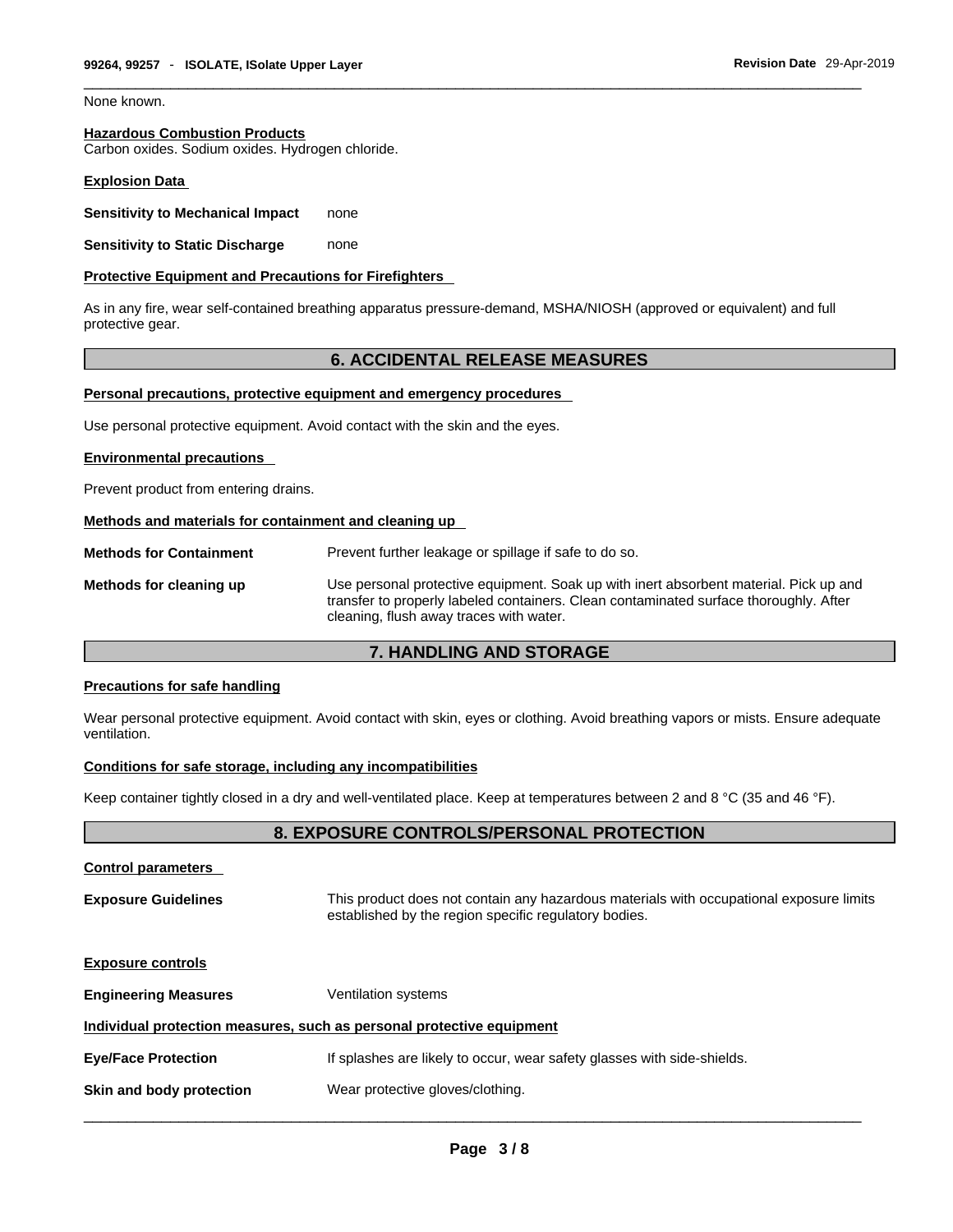**Respiratory protection** None required under normal usage. If exposure limits are exceeded or irritation is experienced, NIOSH/MSHA approved respiratory protection should be worn.

**General Hygiene Considerations** When using do not eat, drink or smoke. Take off contaminated clothing and wash before reuse. Regular cleaning of equipment, work area and clothing is recommended.

# **9. PHYSICAL AND CHEMICAL PROPERTIES**

| Appearance<br><b>Odor Threshold</b><br>рH                                                                                                              | Opaque<br>Not available<br>$7.3 - 7.5$                                                             | Odor<br>Physical State @20°C                                                                                          | Characteristic<br>Liquid                                                          |
|--------------------------------------------------------------------------------------------------------------------------------------------------------|----------------------------------------------------------------------------------------------------|-----------------------------------------------------------------------------------------------------------------------|-----------------------------------------------------------------------------------|
| <b>Specific Gravity</b><br><b>Flash point</b><br><b>Decomposition temperature</b><br>Melting point / melting range<br><b>Flammability Limit in Air</b> | Not available<br>Not available<br>Not available<br>Not available<br>Not available                  | <b>Molecular Weight</b><br><b>Autoignition temperature</b><br>Boiling point / boiling range<br><b>Freezing Point</b>  | Not available<br>Not available<br>Not available<br>Not available                  |
| <b>Oxidizing Properties</b><br><b>Solubility</b><br><b>Evaporation rate</b><br>Vapor density<br>VOC (Ib/gal)<br><b>Dynamic viscosity</b>               | Not available<br>Not available<br>Not available<br>Not available<br>Not available<br>Not available | <b>Explosive Properties</b><br><b>Partition coefficient</b><br><b>Vapor Pressure</b><br><b>Density</b><br>$VOC$ (q/l) | Not available<br>Not available<br>Not available<br>Not available<br>Not available |

# **10. STABILITY AND REACTIVITY**

#### **Reactivity**

Stable under recommended storage conditions.

#### **Chemical stability**

Stable under recommended storage conditions.

#### **Possibility of hazardous reactions**

None under normal processing.

#### **Conditions to Avoid**

Freezing. Protect from light.

#### **Incompatible Materials**

Strong oxidizing agents. Strong acids. Strong bases.

# **Hazardous Decomposition Products**

None known.

# **11. TOXICOLOGICAL INFORMATION**

# **Information on likely routes of exposure**

**Product Information**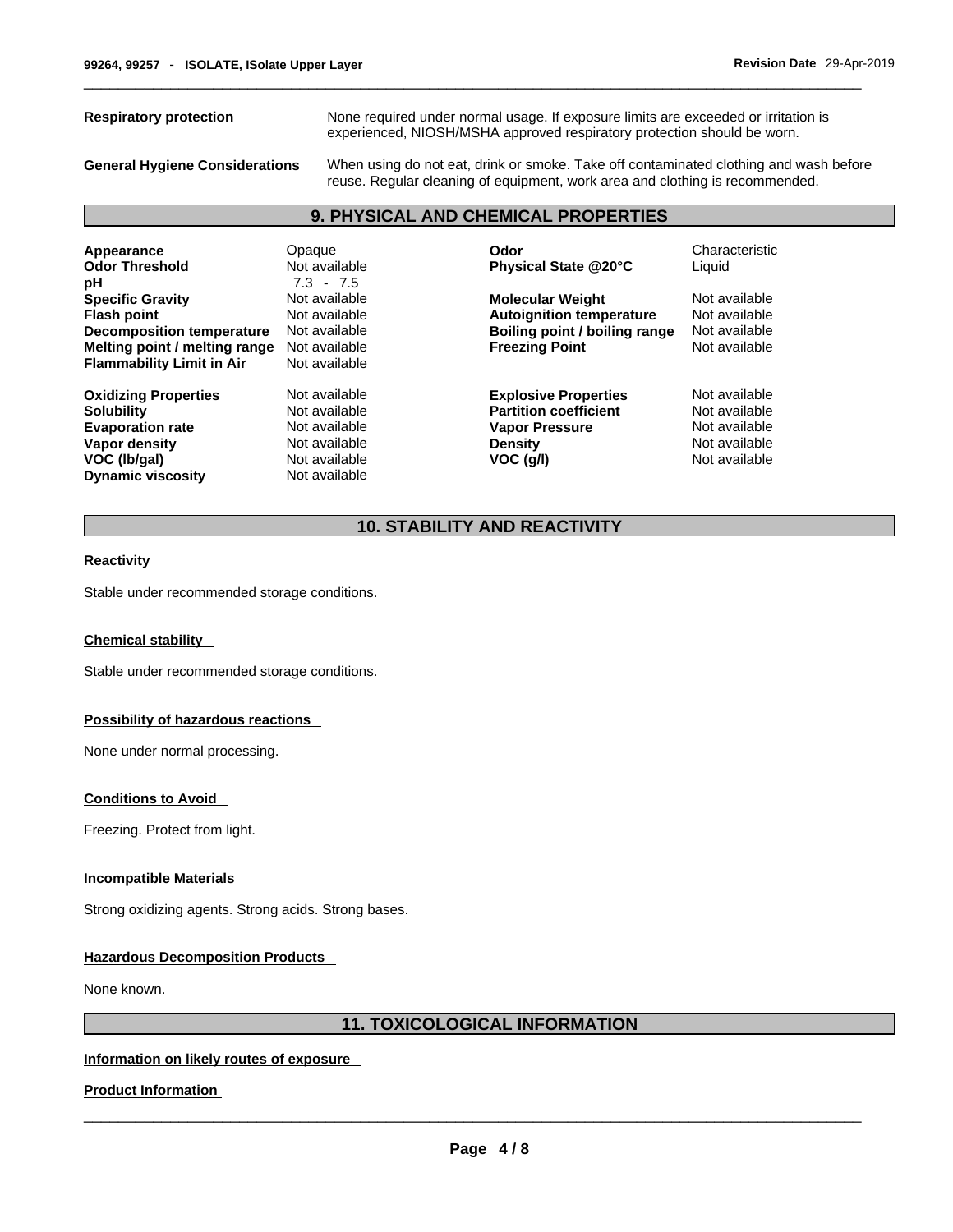| Acute toxicity<br><b>Inhalation</b> | Non-irritating during normal use.       |
|-------------------------------------|-----------------------------------------|
| Eyes                                | Non-irritating during normal use.       |
| <b>Skin</b>                         | Non-irritating during normal use.       |
| Ingestion                           | Ingestion may cause stomach discomfort. |

# **Component Information**

No information available

## **Information on toxicological effects**

No information available.

### **Delayed and immediate effects as well as chronic effects from short and long-term exposure**

| <b>Irritation</b><br><b>Corrosivity</b><br><b>Sensitization</b><br><b>Mutagenic Effects</b><br><b>Reproductive Toxicity</b><br>Carcinogenicity | Non-irritating during normal use.<br>No information available.<br>No information available.<br>No information available.<br>No information available.<br>None known. |
|------------------------------------------------------------------------------------------------------------------------------------------------|----------------------------------------------------------------------------------------------------------------------------------------------------------------------|
| <b>STOT - single exposure</b>                                                                                                                  | No information available.                                                                                                                                            |
| <b>STOT - repeated exposure</b>                                                                                                                | No information available.                                                                                                                                            |
| <b>Target Organ Effects</b>                                                                                                                    | None known.                                                                                                                                                          |
| <b>Aspiration hazard</b>                                                                                                                       | No information available.                                                                                                                                            |
| Numerical measures of toxicity - Product Information                                                                                           |                                                                                                                                                                      |

**ATEmix (oral)** >5000 mg/kg

# **ATE: Acute toxicity estimate**

# **12. ECOLOGICAL INFORMATION**

# **Ecotoxicity**

The environmental impact of this product has not been fully investigated.

# **Persistence and degradability**

No information available.

### **Bioaccumulation**

No information available.

# **Mobility**

No information available.

# **Other adverse effects**

No information available.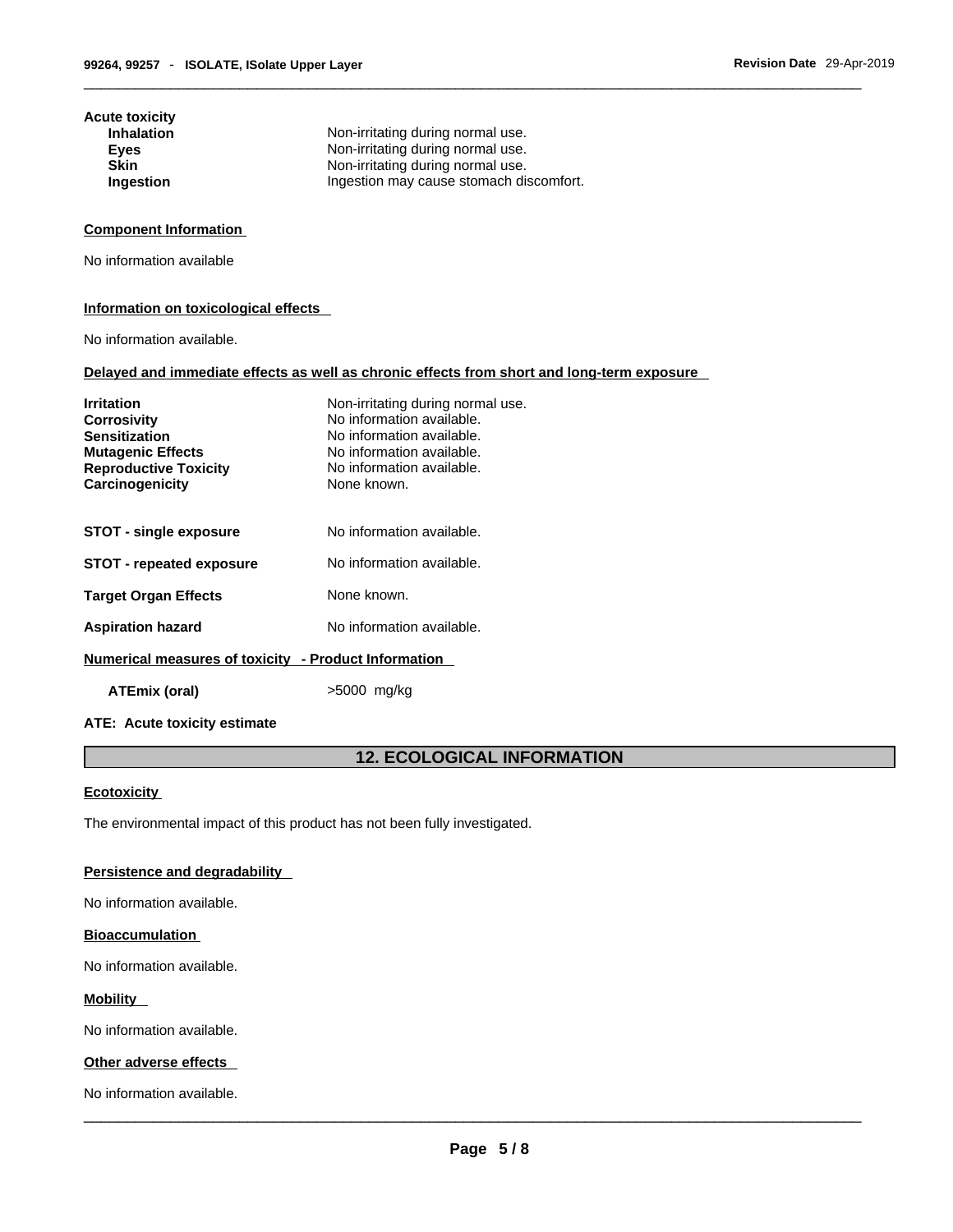# **13. DISPOSAL CONSIDERATIONS**

### **Waste Disposal Methods**

Dispose of in accordance with local regulations.

## **Contaminated packaging**

Do not re-use empty containers.

|                | <b>14. TRANSPORT INFORMATION</b> |  |
|----------------|----------------------------------|--|
| <u>DOT</u>     | Not regulated                    |  |
| <u>TDG</u>     | Not regulated.                   |  |
| <u>MEX</u>     | Not regulated                    |  |
| <b>ICAO</b>    | Not regulated                    |  |
| <b>ATA</b>     | Not regulated                    |  |
| <b>IMDG</b>    | Not regulated                    |  |
| <b>ADR/RID</b> | Not regulated                    |  |
| <u>ADN</u>     | Not regulated                    |  |

# **15. REGULATORY INFORMATION**

# **International Inventories**

| <b>TSCA</b>          | No |
|----------------------|----|
| <b>DSL/NDSL</b>      | No |
| <b>PICCS</b>         | No |
| <b>EINECS/ELINCS</b> | No |
| <b>ENCS</b>          | No |
| <b>IECSC</b>         | No |
| <b>KECL</b>          | No |
| <b>AICS</b>          | No |

**\*Yes - All component(s) of this product are included or are exempt from listing on the inventory.**

\*No - Indicates the component(s) of this product are either not listed or have not been determined to be listed on the **inventory.**

**TSCA** - United States Toxic Substances Control Act Section 8(b) Inventory **DSL/NDSL** - Canadian Domestic Substances List/Non-Domestic Substances List  **EINECS/ELINCS** - European Inventory of Existing Chemical Substances/European List of Notified Chemical Substances **ENCS** - Japan Existing and New Chemical Substances **IECSC** - China Inventory of Existing Chemical Substances **KECL** - Korean Existing and Evaluated Chemical Substances **PICCS** - Philippines Inventory of Chemicals and Chemical Substances **AICS** - Australian Inventory of Chemical Substances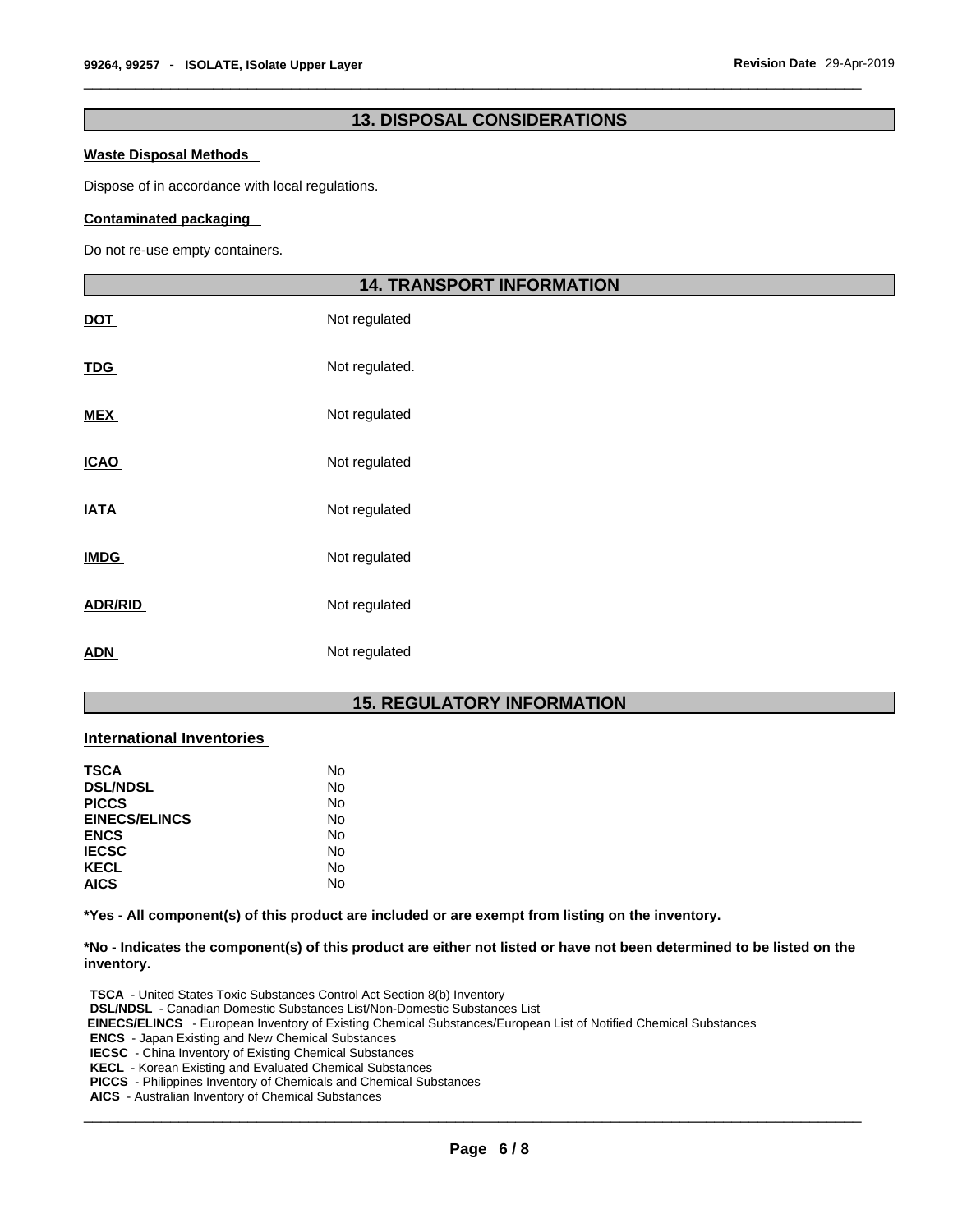# **U.S. Federal Regulations**

#### **TSCA Sections 4, 5 and 12(b)**

This product does not contain any chemicals regulated by TSCA Sections 4, 5 or 12(b).

# **SARA 313**

Section 313 of Title III of the Superfund Amendments and Reauthorization Act of 1986 (SARA). This product does not contain any chemicals which are subject to the reporting requirements of the Act and Title 40 of the Code of Federal Regulations, Part 372

#### **SARA 311/312 Hazard Categories**

Classification is shown in section 2 of this SDS

# **Clean Water Act**

This product does not contain any substances regulated as pollutants pursuant to the Clean Water Act (40 CFR 122.21 and 40 CFR 122.42).

### **CERCLA**

This material, as supplied, does not contain any substances regulated as hazardous substances under the Comprehensive Environmental Response Compensation and Liability Act (CERCLA) (40 CFR 302) or the Superfund Amendments and Reauthorization Act (SARA) (40 CFR 355). There may be specific reporting requirements at the local, regional, or state level pertaining to releases of this material.

# **U.S. State Regulations**

# **California Proposition 65**

This product does not contain any Proposition 65 chemicals

# **U.S. State Right-to-Know Regulations**

This product does not contain any substances regulated by state right-to-know regulations.

# **International Regulations**

## **Canada - NDSL**

| <b>Chemical Name</b> | <b>NDSL</b> |
|----------------------|-------------|
| Sodium salt compound |             |

## **Mexico - Grade**

No information available

**Mexico - Carcinogen Status and Exposure Limits** No information available

## **Other Regulations**

No information available